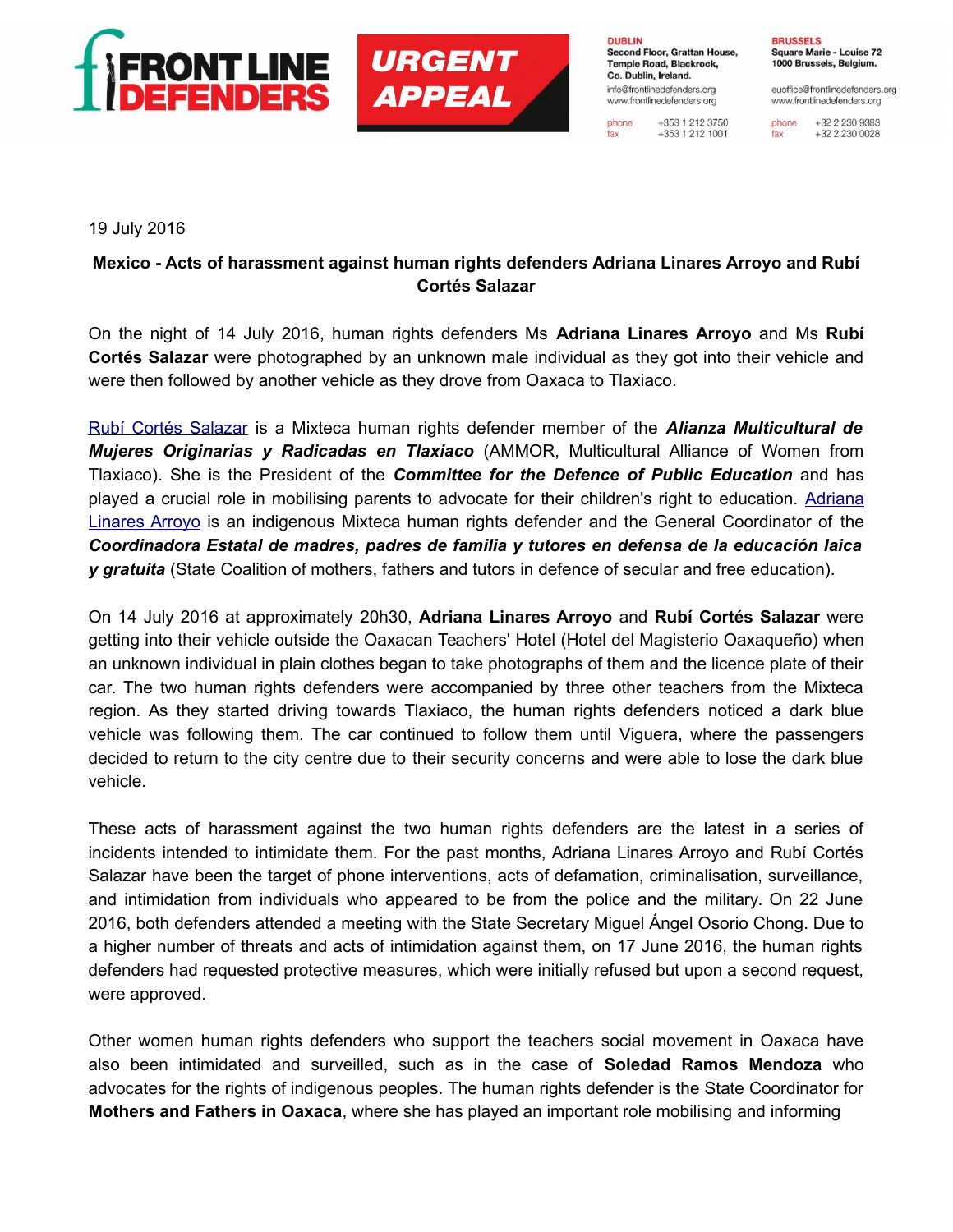



**DUBLIN** Second Floor, Grattan House, Temple Road, Blackrock. Co. Dublin, Ireland. info@frontlinedefenders.org www.frontlinedefenders.org +353 1 212 3750 phone

fax

 $+353$  1 212 1001

**BRUSSELS** Square Marie - Louise 72 1000 Brussels, Belgium.

euoffice@frontlinedefenders.org www.frontlinedefenders.org

+32 2 230 9383 phone +32 2 230 0028 fax

civil society around the reform in the education sector. On 14 June 2016, the human rights defender was followed by three vehicles of the municipal police. On 13 June 2016, at approximately 22h, before entering her vehicle, Soledad Ramos Mendoza noticed that an unknown male was standing nearby in the car park. As she got into her vehicle, he made a phone call, and then proceeded to follow her in his own vehicle as Soledad drove away. The human rights defender made several detours until she finally lost the vehicle.

Crackdowns have taken place in Oaxaca around May and June each year since 2013, when a reform to public education was first approved by the Federal Parliament without the consultation of teachers. On 19 May 2016, the Secretary of Public Education Aurelio Nuño Mayer announced that 3,119 teachers would be dismissed as a result of their participation in the protests, with the majority of these concentrated in Oaxaca, Guerrero and Michoacán.

On 19 June 2016, a police operation against demonstrators in Nochixtlán, Telixtlahuaca, Huitzo, Viguera and Hacienda Blanca left at least 8 dead and over 120 injured. To date, there are 75 leaders of the Sindicato Nacional de Trabajadores de la Educación (National Union of Education Workers, (SNTE) Oaxaca group in prison as a result of judicial harassment. This figure includes indigenous human rights defender [Damián Gallardo Martínez,](https://www.frontlinedefenders.org/en/case/case-history-damian-gallardo-martinez) whose detention was declared arbitrary and unlawful in November 2014 by the United Nations Working Group on Arbitrary Detention (WGAD). Despite a call by the UN WGAD and a host of civil society organisations to quash his conviction and release him immediately, Damián Gallardo Martínez remains in prison where he has endured torture and inhumane, cruel and degrading treatments in retaliation for his legitimate human rights work.

Front Line Defenders condemns the acts of intimidation against **Adriana Marcelina Linares Arroyo, Rubí Jazmín Cortés Salazar** and **Soledad Ramos Mendoza** as well as the repression of the teachers' social movement in Oaxaca.

## **Front Line Defenders urges the authorities in Mexico to:**

- 1. Carry out an immediate, thorough and impartial investigation into acts of intimidation and threats against **Adriana Linares Arroyo, Rubí Cortés Salazar and Soledad Ramos Mendoza** with a view to publishing the results and bringing those responsible to justice in accordance with international standards;
- 2. Take all necessary measures to guarantee the physical and psychological integrity and security of Adriana Linares Arroyo, Rubí Cortés Salazar and Soledad Ramos Mendoza;
- 3. Cease targeting human rights defenders associated with Section 22 of the SNTE and